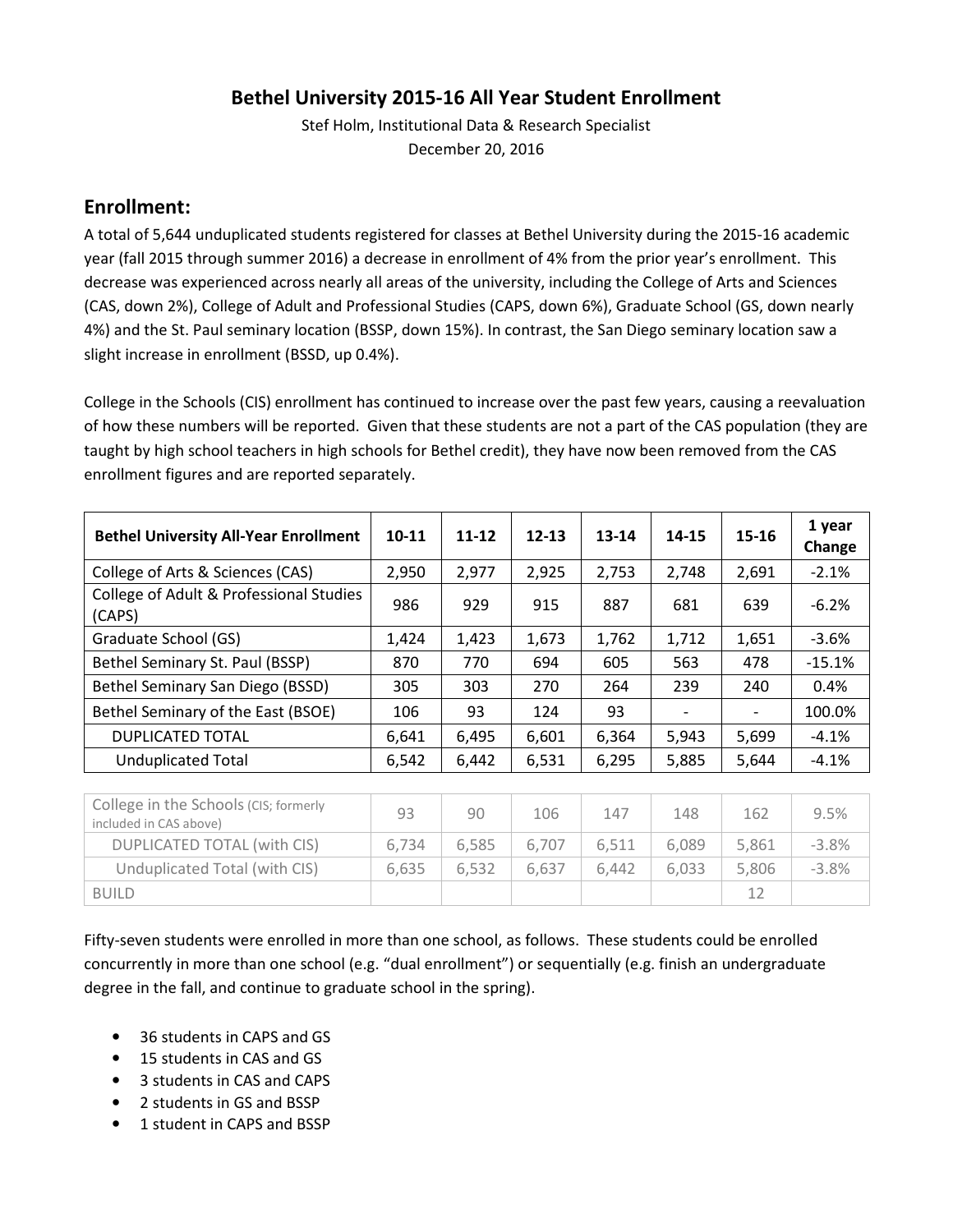Total duplicated enrollment at Bethel University for 2015-16 was 5,699. (This counts each student once for each school in which they were enrolled).

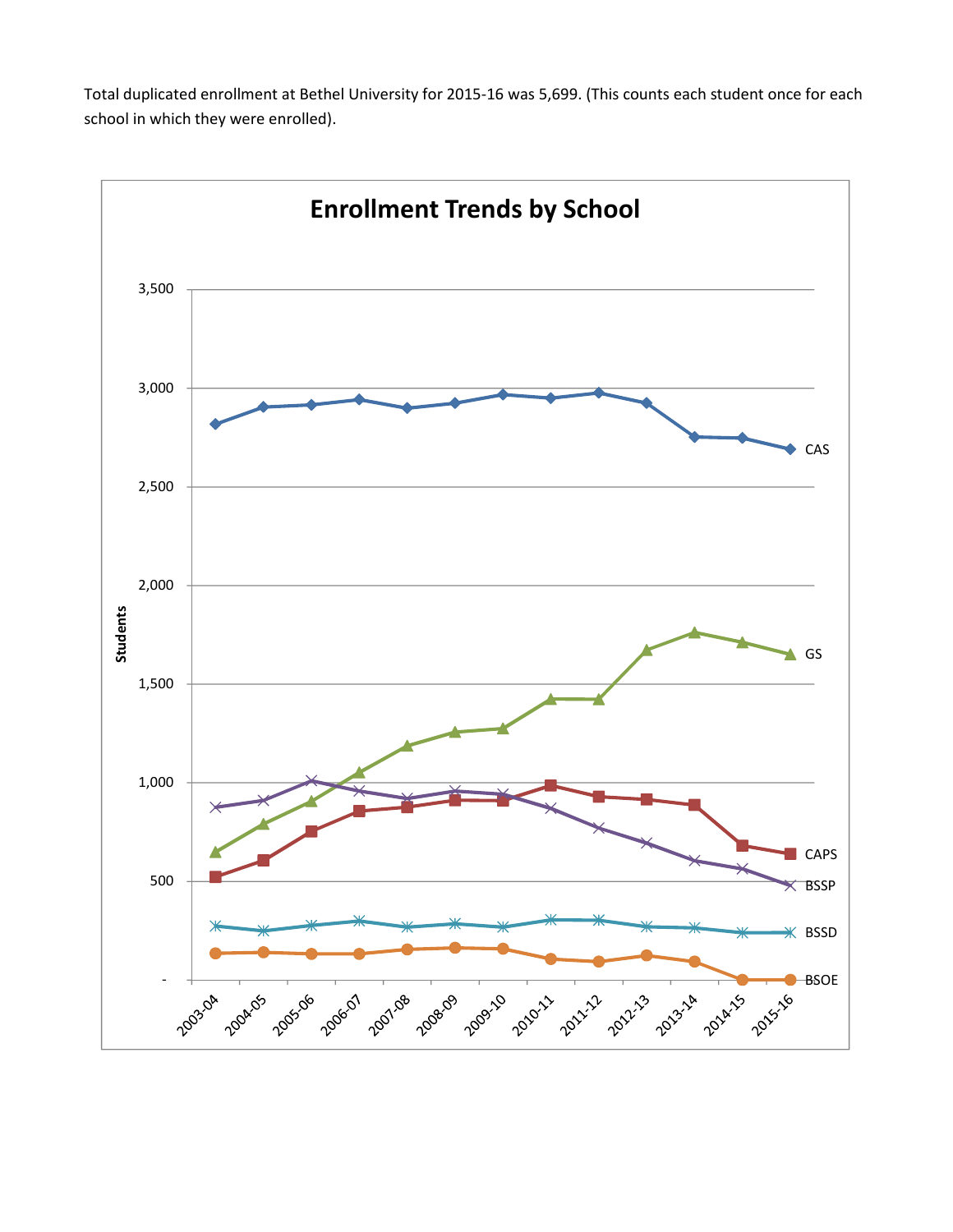#### **Gender:**

Gender balance for 2015-16 changed to 61.2% female, up from 60.6% female the year before. While CAS and CAPS remained relatively stable in terms of gender balance, GS females increased from 66.9% of the population to 68.6%, BSSD females continued to increase from 42.3% of the population to 46.7% and BSSP females continued to decline from 34.6% of the population to 33.5%.



## **Age:**

CAS continues to maintain a median age of 20, with about 95% of students being under the age of 25. Median ages for the remainder of the schools are in the mid to upper 30's. The median at BSSD shifted up to 34 from 33, making it and GS the two sites with the second youngest population after CAS.

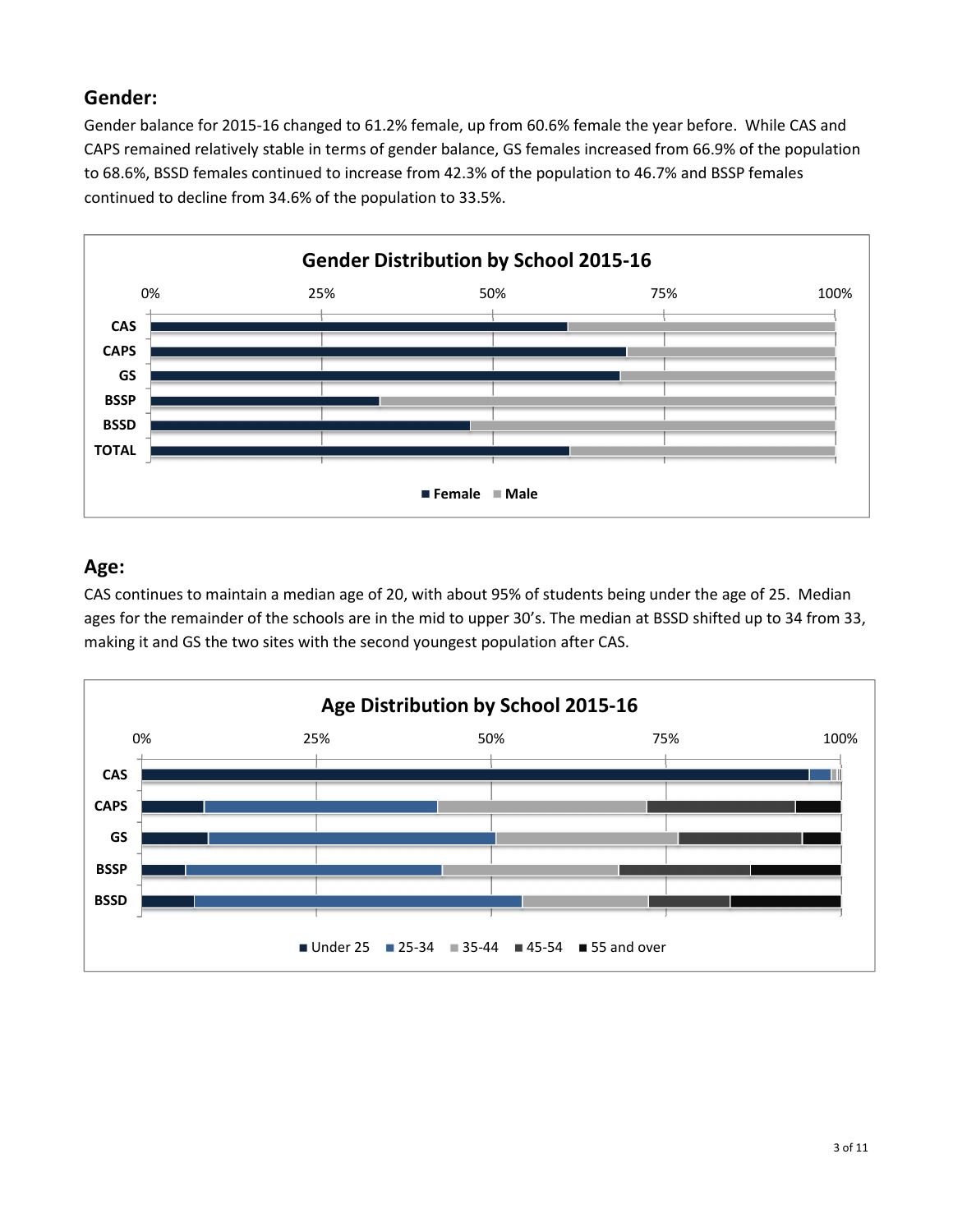## **Race/Ethnicity:**

The percent of students of color at all Bethel schools increased in 2015-16 to a new high of 18.5% of students with a known race/ethnicity (excluding non-resident aliens). This is the eighth straight year of incremental increases in this percentage.



The overall increase in racial and ethnic diversity at the university (excluding non-resident aliens) was driven by increases in BSSD (up from 43.6% to 45.7%), and GS (up from 17.5% to 18.9%). CAS diversity displayed a significant increase, growing from 10.6% to 12.9% largely attributed to the launch of the ActSix program.

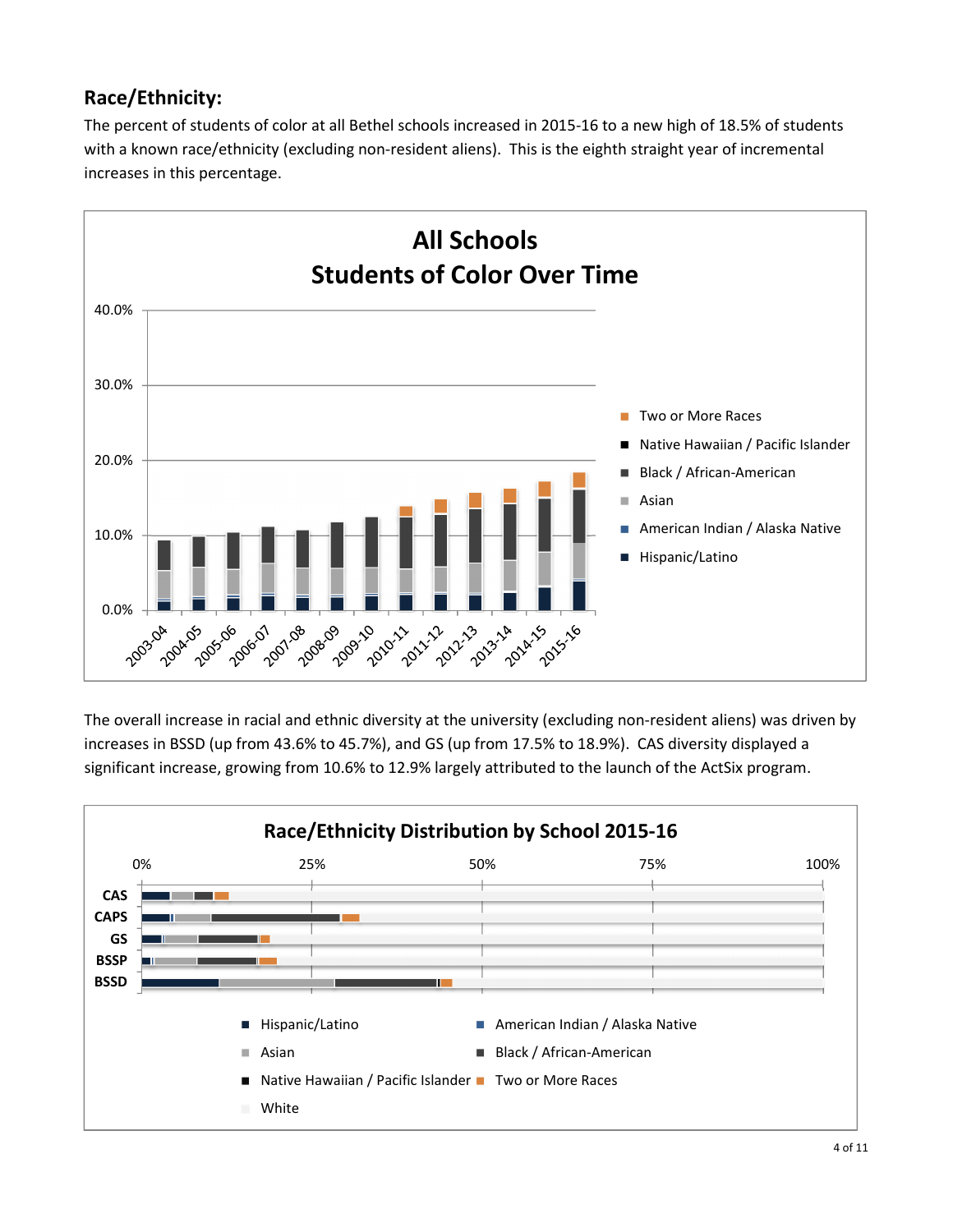## **Credit Levels:**

 $\overline{a}$ 

Total registered credits for the entire university fell 4.0% from the prior year. GS saw increases in total registered credits and also saw the average credit level per student marginally increase from 13.7 to 13.8, while the other schools saw declines. CAPS experienced a 6% decrease in enrollment, as well as a decrease of 16.6 to 15.5 in the average credit level per student. In CAS, the decline in registered credits was driven primarily by lower enrollment, with average credits per student remaining stable. BSSP's median credit level decreased from 13 to 12 and the overall enrollment was 15.1% lower than the previous year. BSSD saw median credit levels per student increase from 12 to 14 and the average per enrolled student increased slightly from 13.1 to 13.4.  $*$  The decrease in overall credits at the seminary is due to the decrease in enrollment at BSSP.



<sup>\*</sup> Note: for comparison purposes, quarter credits used prior to 2013-14 in the seminary have been converted to semester equivalents.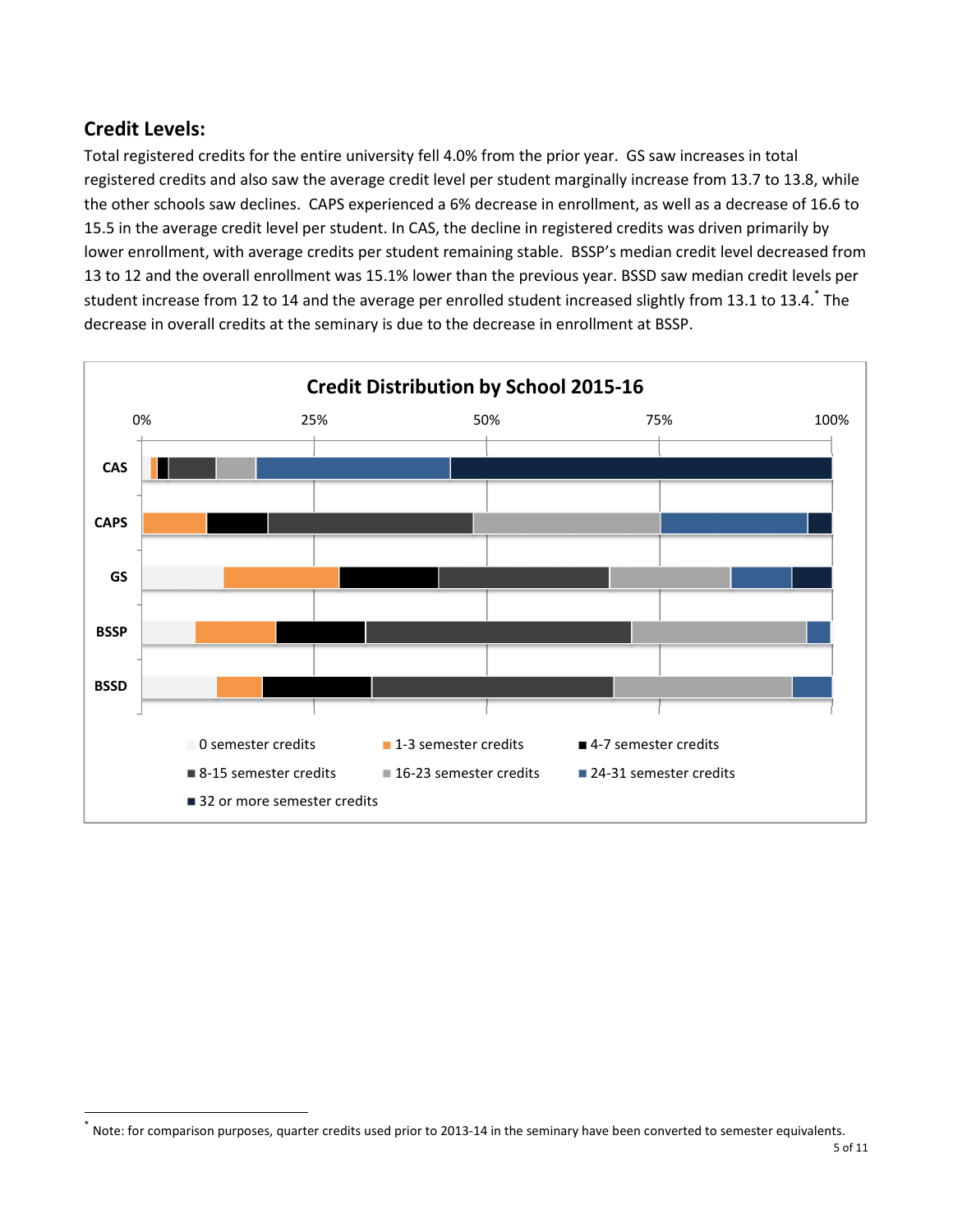## **State and Country:**

In 2015-16, Bethel University enrolled students from 48 states (all except Rhode Island and Utah), the District of Columbia, and 42 foreign countries. The state with the largest contingent of Bethel students continues to be Minnesota (77% of all enrollment), followed by California (4.5%), Wisconsin (4.1%), Illinois (2.0%), and Iowa (1.9%), with similar percentages to prior years in these states.



#### **Number of Students Enrolled by State – All Schools**

#### **Marital Status:**

Marital status is no longer thoroughly collected and recorded for a majority of Bethel University students with many unknown statuses in CAPS and GS, and an increasing number of unknowns in CAS. Detail can be found in the appendix of this report.

#### **Denomination:**

The percentage of Bethel University students affiliated with Converge Worldwide continued to drop, from 12.8% to 11.7% in 2015-16. This continues an 8-year trend downward from nearly 25% in 2007-08. Some of the drop may be attributed to the fact students do not necessarily know the denomination of the church they attend. Affiliation with Lutheran denominations has now surpassed that of Converge Worldwide, with 16.1% identifying as Lutheran.

#### **Note:**

Additional data and graphs for all of the above categories, including longitudinal data back to the 2003-04 academic year, is in a separate Excel document, available upon request.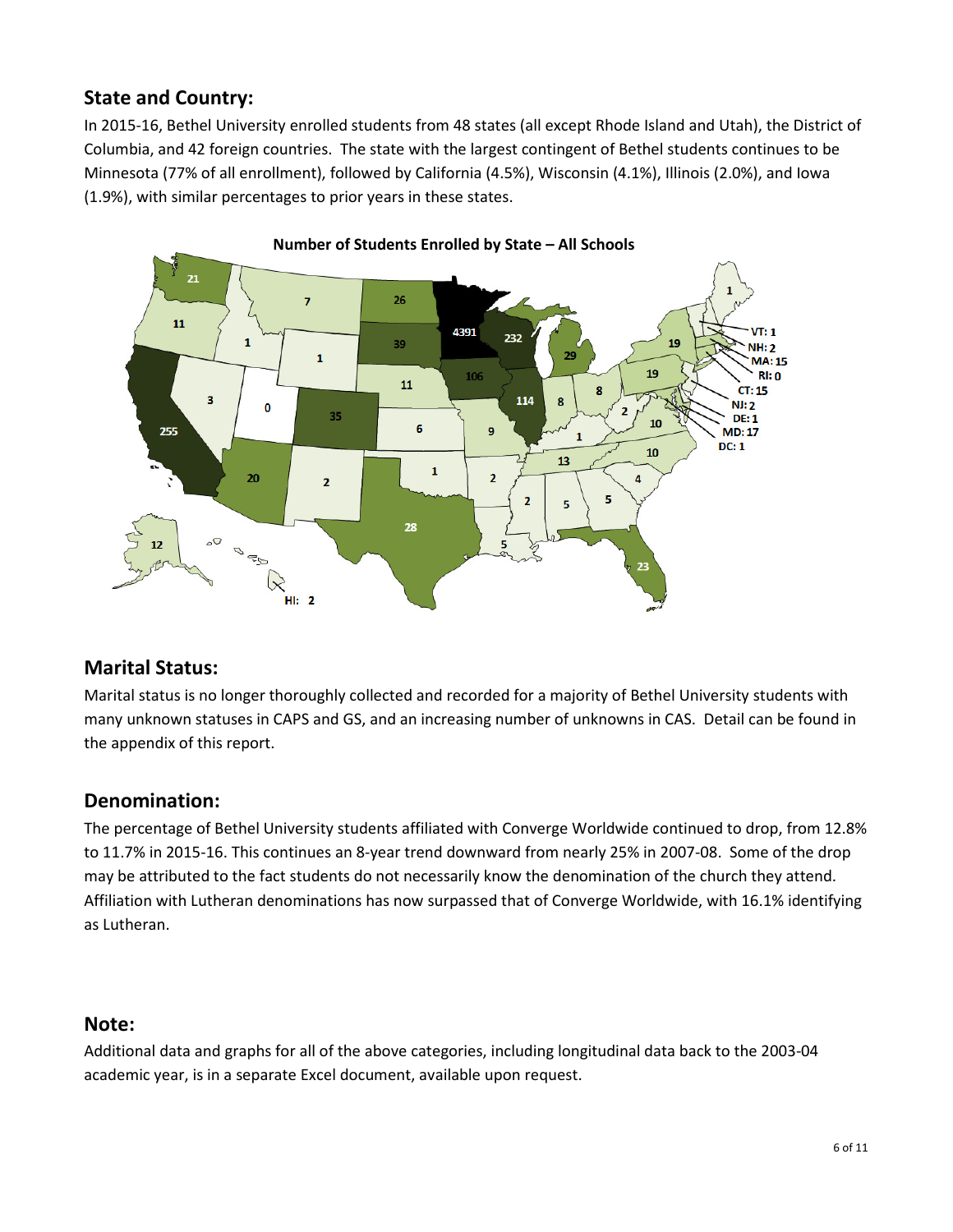# **Appendix – Data Detail for 2015-16:**

|                         | <b>CAS</b> | <b>CAPS</b> | GS<br><b>BSSP</b> |     | <b>BSSD</b> | <b>TOTAL</b> |  |
|-------------------------|------------|-------------|-------------------|-----|-------------|--------------|--|
|                         |            |             |                   |     |             |              |  |
| <b>TOTAL Enrollment</b> | 2691       | 639         | 1651              | 478 | 240         | 5699         |  |
|                         |            |             |                   |     |             |              |  |
| <b>TOTAL Enrollment</b> |            |             |                   |     |             |              |  |
| <b>Unduplicated</b>     |            |             |                   |     |             | 5656         |  |

|                  | <b>CAS</b>  |             |        |             |             |              |  |
|------------------|-------------|-------------|--------|-------------|-------------|--------------|--|
| <b>GENDER</b>    | (minus CIS) | <b>CAPS</b> | GS     | <b>BSSP</b> | <b>BSSD</b> | <b>TOTAL</b> |  |
| Female           | 1639        | 444         | 1132   | 160         | 112         | 3487         |  |
| Percent of Total | 60.91%      | 69.48%      | 68.56% | 33.47%      | 46.67%      | 61.19%       |  |
| Male             | 1052        | 195         | 519    | 318         | 128         | 2212         |  |
| Percent of Total | 39.09%      | 30.52%      | 31.44% | 66.53%      | 53.33%      | 38.81%       |  |
|                  |             |             |        |             |             |              |  |
| <b>TOTAL</b>     | 2691        | 639         | 1651   | 478         | 240         | 5699         |  |

| <b>MARITAL STATUS</b> | <b>CAS</b><br>(minus CIS) | <b>CAPS</b> | GS   | <b>BSSP</b> | <b>BSSD</b> | <b>TOTAL</b> |       |
|-----------------------|---------------------------|-------------|------|-------------|-------------|--------------|-------|
| Single                | 1019                      | 52          | 169  | 90          | 88          | 1418         | 63.2% |
| Married               | 69                        | 59          | 251  | 286         | 132         | 797          | 35.5% |
| Divorced/Separated    | 1                         | 5           | 8    | 4           | 9           | 27           | 1.2%  |
| Widowed               | 0                         | 0           |      | 0           | 2           | 3            | 0.1%  |
|                       |                           |             |      |             |             |              |       |
| <b>TOTAL Known</b>    | 1089                      | 116         | 429  | 380         | 231         | 2245         |       |
| Unknown               | 1602                      | 523         | 1222 | 98          | 9           | 3454         |       |

| AGE (as of Jan 1,      | <b>CAS</b>  |             |      |             |             |              |       |
|------------------------|-------------|-------------|------|-------------|-------------|--------------|-------|
| 2016)                  | (minus CIS) | <b>CAPS</b> | GS   | <b>BSSP</b> | <b>BSSD</b> | <b>TOTAL</b> |       |
| Mean                   | 20.6        | 37.7        | 36.3 | 39.1        | 38.0        | 29.8         |       |
| Median                 | 20          | 36          | 34   | 37          | 34          | 25           |       |
|                        |             |             |      |             |             |              |       |
| Under 25               | 2565        | 57          | 157  | 30          | 18          | 2827         | 49.7% |
| 25-34                  | 84          | 212         | 676  | 175         | 112         | 1259         | 22.1% |
| 35-44                  | 22          | 190         | 428  | 120         | 43          | 803          | 14.1% |
| 45-54                  | 9           | 135         | 292  | 90          | 28          | 554          | 9.7%  |
| 55 and over            | 8           | 42          | 92   | 62          | 38          | 242          | 4.3%  |
|                        |             |             |      |             |             |              |       |
| <b>TOTAL Known age</b> | 2688        | 636         | 1645 | 477         | 239         | 5685         |       |
| Unknown                | 3           | 3           | 6    | 1           | 1           | 14           |       |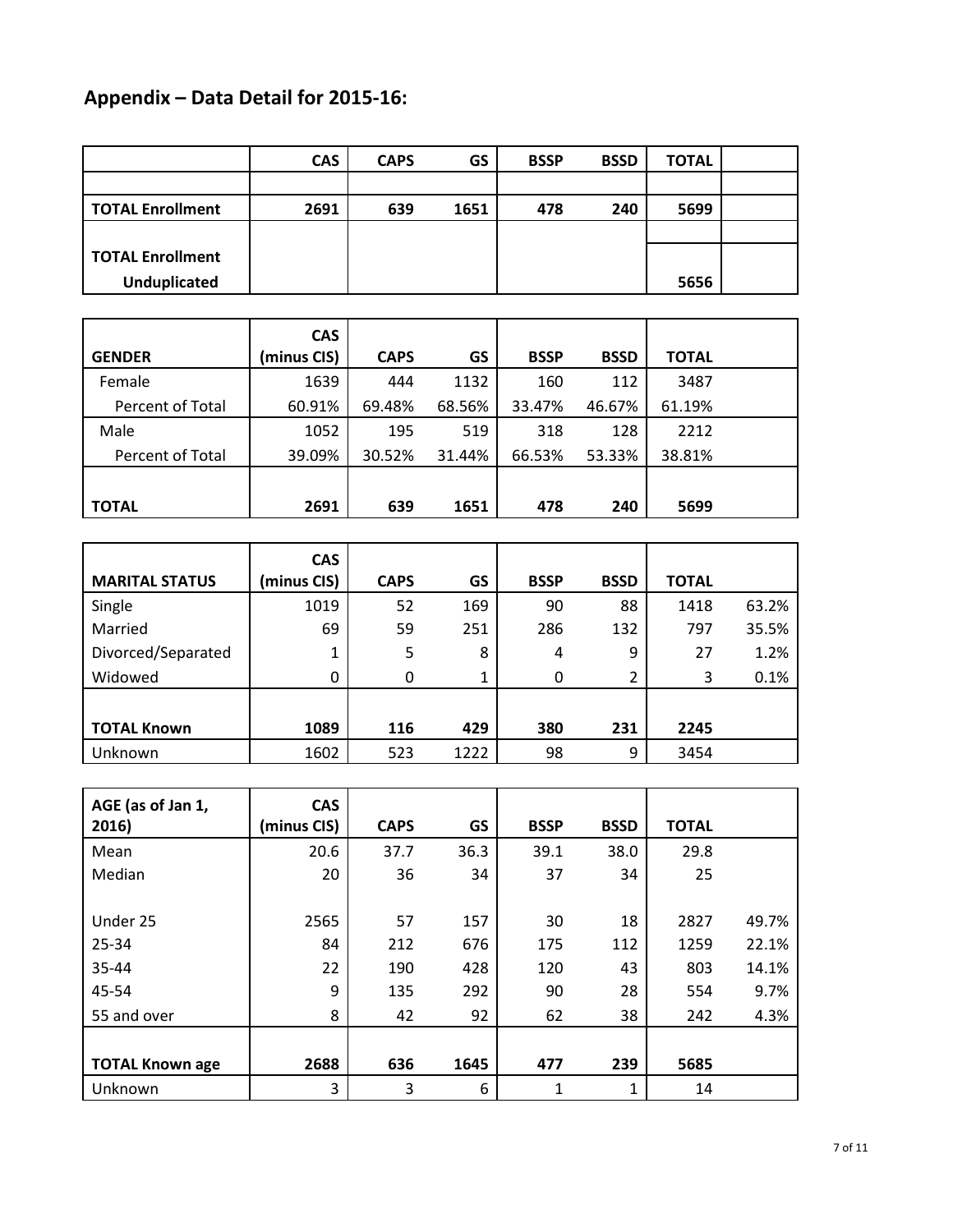| <b>DENOMINATION</b>             | <b>CAS</b>     | <b>CAPS</b> | GS          | <b>BSSP</b> | <b>BSSD</b> | <b>TOTAL</b>   |       |
|---------------------------------|----------------|-------------|-------------|-------------|-------------|----------------|-------|
| Converge Worldwide (BGC)        | 268            | 24          | 101         | 78          | 16          | 487            | 11.7% |
| Other Baptist (sub total)       | 304            | 48          | 73          | 44          | 20          | 489            | 11.7% |
| American                        | 96             | 18          | 21          | 13          | 4           | 152            | 3.6%  |
| Conservative                    | 39             | 8           | 5           | 7           | 0           | 59             | 1.4%  |
| G.A.R.B                         | 1              | 0           | 0           | 0           | $\Omega$    | 1              | 0.0%  |
| Independent                     | 35             | 10          | 17          | 9           | 2           | 73             | 1.7%  |
| North American                  | 28             | 3           | 4           | 5           | $\Omega$    | 40             | 1.0%  |
| Other                           | 94             | 5           | 15          | 6           | 6           | 126            | 3.0%  |
| Southern                        | 11             | 4           | 11          | 4           | 8           | 38             | 0.9%  |
| Assembly of God                 | 96             | 23          | 45          | 25          | 11          | 200            | 4.8%  |
| Catholic                        | 154            | 59          | 187         | 2           | 1           | 403            | 9.6%  |
| Christian & Missionary Alliance | 62             | 8           | 26          | 26          | 4           | 126            | 3.0%  |
| Covenant                        | 125            | 10          | 29          | 27          | 3           | 194            | 4.6%  |
| <b>Evangelical Free</b>         | 310            | 27          | 64          | 25          | 10          | 436            | 10.4% |
| Lutheran                        | 360            | 64          | 204         | 40          | 5           | 673            | 16.1% |
| Mennonite                       | 5              | $\Omega$    | 1           | 4           | $\Omega$    | 10             | 0.2%  |
| Methodist                       | 36             | 10          | 32          | 15          | 4           | 97             | 2.3%  |
| Non-Denominational              | 259            | 15          | 20          | 35          | 82          | 411            | 9.8%  |
| Presbyterian                    | 36             | 4           | 16          | 13          | 21          | 90             | 2.2%  |
| <b>Other Protestant</b>         | 243            | 53          | 137         | 75          | 51          | 559            | 13.4% |
| Jewish                          | $\overline{2}$ | $\mathbf 0$ | $\mathbf 0$ | $\pmb{0}$   | $\Omega$    | $\overline{2}$ | 0.0%  |
| <b>Buddhist</b>                 | $\mathbf 0$    | 0           | 0           | 0           | 0           | $\mathbf 0$    | 0.0%  |
| <b>TOTAL Known Denomination</b> | 2260           | 345         | 935         | 409         | 228         | 4177           |       |
| Unknown                         | 431            | 294         | 716         | 69          | 12          | 1522           |       |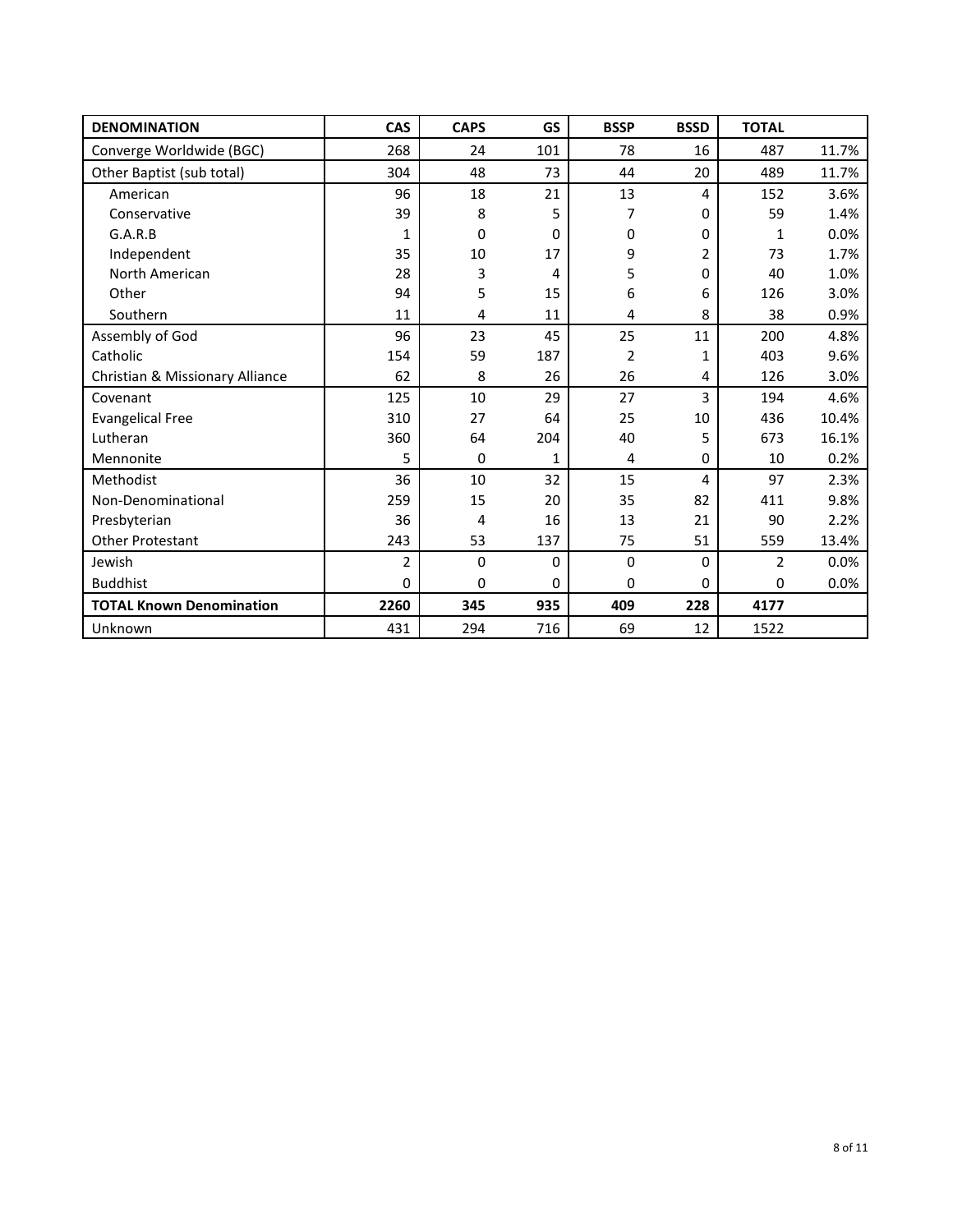| RACE/ETHNICITY                     | <b>CAS</b> | <b>CAPS</b> | GS    | <b>BSSP</b> | <b>BSSD</b> | <b>TOTAL</b> |       |
|------------------------------------|------------|-------------|-------|-------------|-------------|--------------|-------|
| Hispanic/Latino                    | 108        | 22          | 42    | 6           | 25          | 203          | 3.9%  |
| American Indian / Alaska Native    | 2          | 3           | 5     | 2           | 0           | 12           | 0.2%  |
| Asian                              | 86         | 28          | 67    | 27          | 37          | 245          | 4.7%  |
| Black / African-American           | 74         | 99          | 122   | 38          | 33          | 366          | 7.1%  |
| Native Hawaiian / Pacific Islander | 2          | 1           | 3     |             |             | 8            | 0.2%  |
| Two or More Races                  | 58         | 14          | 22    | 12          | 4           | 110          | 2.1%  |
| Non-Resident Alien                 | 13         | 0           | 36    | 12          | 4           | 65           | 1.3%  |
| Sub-Total                          | 343        | 167         | 297   | 98          | 104         | 1009         | 19.5% |
| White                              | 2227       | 354         | 1117  | 345         | 119         | 4162         | 80.5% |
| <b>TOTAL Known Ethnicity</b>       | 2570       | 521         | 1414  | 443         | 223         | 5171         |       |
| Percent of Color/International     | 13.3%      | 32.1%       | 21.0% | 22.1%       | 46.6%       | 19.5%        |       |
|                                    |            |             |       |             |             |              |       |
| Unknown                            | 121        | 118         | 237   | 35          | 17          | 528          |       |

| <b>ENROLLMENT</b>                                                                                       | <b>CAS</b> | <b>CAPS</b> | GS    | <b>BSSP</b> | <b>BSSD</b> | TOTAL  |  |
|---------------------------------------------------------------------------------------------------------|------------|-------------|-------|-------------|-------------|--------|--|
| <b>Total Registered Semester Credits for</b><br>Year (Quarter Credits converted to<br>Semester Credits) | 79630      | 9874        | 20134 | 5404        | 2877        | 117918 |  |
| <b>Median Credit Load</b>                                                                               | 32         | 15          | 12    | 12          | 14          | 19     |  |
| Avg. per enrolled student                                                                               | 30.0       | 15.5        | 13.8  | 12.3        | 13.4        | 20.0   |  |

| Number of students who registered<br>for: | <b>CAS</b> | <b>CAPS</b> | GS   | <b>BSSP</b> | <b>BSSD</b> | <b>TOTAL</b><br><b>Duplicated</b> | <b>TOTAL</b><br>Unduplicated |
|-------------------------------------------|------------|-------------|------|-------------|-------------|-----------------------------------|------------------------------|
| 32 or more semester credits               | 1488       | 23          | 97   |             | 0           | 1609                              | 1595                         |
| 24-31                                     | 758        | 136         | 146  | 17          | 14          | 1071                              | 1054                         |
| $16 - 23$                                 | 154        | 173         | 290  | 121         | 62          | 800                               | 786                          |
| $8 - 15$                                  | 186        | 190         | 408  | 184         | 84          | 1052                              | 1040                         |
| $4 - 7$                                   | 44         | 57          | 238  | 62          | 38          | 439                               | 439                          |
| $1 - 3$                                   | 28         | 59          | 277  | 56          | 16          | 436                               | 436                          |
| 0                                         | 33         |             | 195  | 37          | 26          | 292                               | 306                          |
| <b>TOTAL</b>                              | 2691       | 639         | 1651 | 478         | 240         | 5699                              | 5656                         |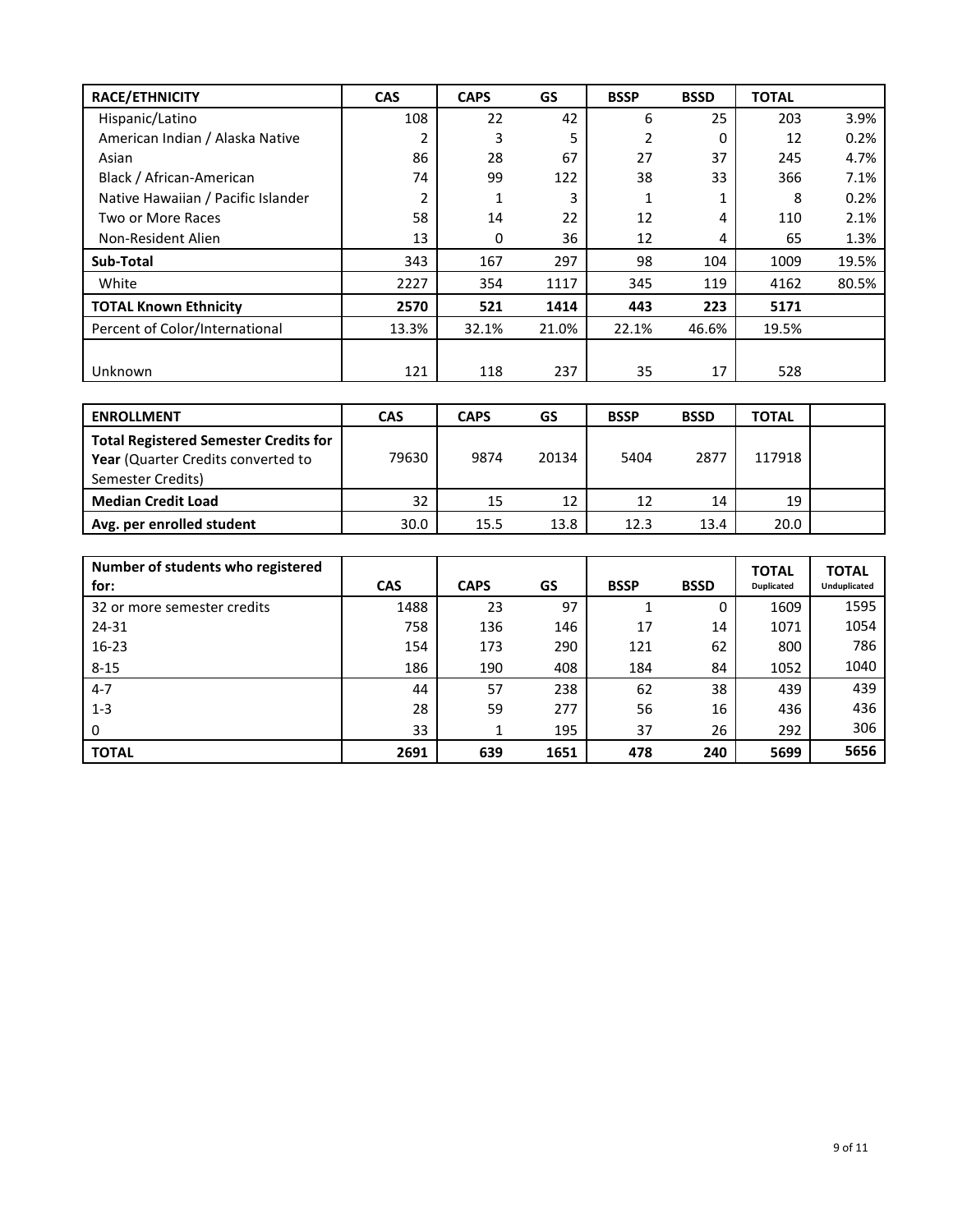| <b>STATE</b>                  | CAS            |              | <b>CAPS</b>    |        | GS             |        | <b>BSSP</b>    |        | <b>BSSD</b>    |        | <b>TOTAL</b>        |              |
|-------------------------------|----------------|--------------|----------------|--------|----------------|--------|----------------|--------|----------------|--------|---------------------|--------------|
| Alabama                       |                |              |                |        | $\overline{2}$ | 0.1%   | 3              | 0.6%   |                |        | 5                   | 0.1%         |
| Alaska                        | 8              | 0.3%         | $\mathbf{1}$   | 0.2%   | $\mathbf{1}$   | 0.1%   | $\overline{2}$ | 0.4%   |                |        | 12                  | 0.2%         |
| Arizona                       | 5              | 0.2%         | 3              | 0.5%   | 11             | 0.7%   | $\mathbf 1$    | 0.2%   |                |        | 20                  | 0.4%         |
| Arkansas                      |                |              | $\mathbf{1}$   | 0.2%   |                |        | $\mathbf 1$    | 0.2%   |                |        | $\mathbf 2$         | 0.0%         |
| California                    | 20             | 0.7%         | $\mathbf{1}$   | 0.2%   | 9              | 0.5%   | 8              | 1.7%   | 217            | 90.4%  | 255                 | 4.5%         |
| Colorado                      | 23             | 0.9%         |                |        | $\overline{7}$ | 0.4%   | 5              | 1.0%   |                |        | 35                  | 0.6%         |
| Connecticut                   | $\mathbf{1}$   | 0.0%         |                |        | $\overline{2}$ | 0.1%   | 11             | 2.3%   | $\mathbf{1}$   | 0.4%   | 15                  | 0.3%         |
| D.C.                          |                |              | $\mathbf{1}$   | 0.2%   |                |        |                |        |                |        | $\mathbf{1}$        | 0.0%         |
| Delaware                      |                |              |                |        | $\mathbf{1}$   | 0.1%   |                |        |                |        | $\mathbf 1$         | 0.0%         |
| Florida                       | 8              | 0.3%         | $\overline{2}$ | 0.3%   | 5              | 0.3%   | 8              | 1.7%   |                |        | 23                  | 0.4%         |
| Georgia                       |                |              | $\mathbf{1}$   | 0.2%   | 3              | 0.2%   | $\mathbf 1$    | 0.2%   |                |        | 5                   | 0.1%         |
| Hawaii                        |                |              |                |        | $\mathbf{1}$   | 0.1%   | $\mathbf{1}$   | 0.2%   |                |        | $\overline{2}$      | 0.0%         |
| Idaho                         |                |              |                |        |                |        | $\mathbf 1$    | 0.2%   |                |        | $\mathbf{1}$        | 0.0%         |
| Illinois                      | 87             | 3.2%         |                |        | 11             | 0.7%   | 16             | 3.3%   |                |        | 114                 | 2.0%         |
| Indiana                       | $\overline{2}$ | 0.1%         | $\mathbf{1}$   | 0.2%   | $\overline{2}$ | 0.1%   | 3              | 0.6%   |                |        | 8                   | 0.1%         |
| lowa                          | 72             | 2.7%         | 3              | 0.5%   | 9              | 0.5%   | 21             | 4.4%   | $\mathbf 1$    | 0.4%   | 106                 | 1.9%         |
| Kansas                        | $\overline{4}$ | 0.1%         |                |        | $\mathbf{1}$   | 0.1%   | $\mathbf{1}$   | 0.2%   | $\mathbf 1$    | 0.4%   | 6<br>$\mathbf{1}$   | 0.1%<br>0.0% |
| Kentucky<br>Louisiana         | $\overline{2}$ | 0.1%         | $\mathbf{1}$   | 0.2%   | $\mathbf{1}$   | 0.1%   |                |        | $\mathbf 1$    | 0.4%   | 5                   | 0.1%         |
| Maine                         |                |              |                |        |                |        | $\mathbf{1}$   | 0.2%   |                |        | $\mathbf{1}$        | 0.0%         |
| Maryland                      | 4              | 0.1%         |                |        | $\overline{2}$ | 0.1%   | 9              | 1.9%   | $\overline{2}$ | 0.8%   | 17                  | 0.3%         |
| Massachusetts                 | $\overline{2}$ | 0.1%         | $\mathbf 1$    | 0.2%   | $\overline{2}$ | 0.1%   | 9              | 1.9%   | $\mathbf 1$    | 0.4%   | 15                  | 0.3%         |
| Michigan                      | 10             | 0.4%         | 3              | 0.5%   | $\overline{7}$ | 0.4%   | 9              | 1.9%   |                |        | 29                  | 0.5%         |
| Minnesota                     | 2193           | 81.5%        | 585            | 91.5%  | 1344           | 81.4%  | 269            | 56.3%  |                |        | 4391                | 77.0%        |
| Mississippi                   | 1              | 0.0%         |                |        | $\mathbf{1}$   | 0.1%   |                |        |                |        | $\overline{2}$      | 0.0%         |
| Missouri                      | 6              | 0.2%         |                |        | $\overline{2}$ | 0.1%   | $\mathbf 1$    | 0.2%   |                |        | 9                   | 0.2%         |
| Montana                       | 4              | 0.1%         | $\mathbf{1}$   | 0.2%   | $\mathbf{1}$   | 0.1%   | $\mathbf 1$    | 0.2%   |                |        | $\overline{7}$      | 0.1%         |
| Nebraska                      | 6              | 0.2%         |                |        |                |        | 5              | 1.0%   |                |        | 11                  | 0.2%         |
| Nevada                        |                |              | $\mathbf{1}$   | 0.2%   | $\mathbf{1}$   | 0.1%   | $\mathbf 1$    | 0.2%   |                |        | 3                   | 0.1%         |
| New Hampshire                 |                |              |                |        | $\mathbf 1$    | 0.1%   | $\mathbf{1}$   | 0.2%   |                |        | $\overline{2}$      | 0.0%         |
| New Jersey                    |                |              |                |        | $\overline{2}$ | 0.1%   |                |        |                |        | $\mathbf 2$         | 0.0%         |
| New Mexico                    | 1              | 0.0%         |                |        | $\mathbf{1}$   | 0.1%   |                |        |                |        | $\overline{2}$      | 0.0%         |
| New York                      | 4              | 0.1%         | $\mathbf{1}$   | 0.2%   | 10             | 0.6%   | 4              | 0.8%   |                |        | 19                  | 0.3%         |
| North Carolina                | $\mathbf{1}$   | 0.0%         | $\mathbf{1}$   | 0.2%   | 8              | 0.5%   |                |        |                |        | 10                  | 0.2%         |
| North Dakota                  | 11             | 0.4%         | $\mathbf{1}$   | 0.2%   | 9              | 0.5%   | 5              | 1.0%   |                |        | 26                  | 0.5%         |
| Ohio                          | 3              | 0.1%         |                |        | 3              | 0.2%   | $\overline{2}$ | 0.4%   |                |        | 8                   | 0.1%         |
| Oklahoma                      |                |              |                |        |                |        | $\mathbf 1$    | 0.2%   |                |        | $\mathbf 1$         | 0.0%         |
| Oregon                        | 5              | 0.2%         | $\mathbf{1}$   | 0.2%   | 3              | 0.2%   | $\overline{2}$ | 0.4%   |                |        | 11                  | 0.2%         |
| Pennsylvania                  | 6              | 0.2%         |                |        | 5              | 0.3%   | $\overline{7}$ | 1.5%   | $\mathbf{1}$   | 0.4%   | 19                  | 0.3%         |
| Rhode Island                  |                |              |                |        |                |        |                |        |                |        |                     |              |
| South Carolina                |                |              |                |        | $\mathbf{1}$   | 0.1%   | $1\,$          | 0.2%   | $\overline{2}$ | 0.8%   | 4                   | 0.1%         |
| South Dakota                  | 31             | 1.2%         |                |        | 5              | 0.3%   | 3              | 0.6%   |                |        | 39                  | 0.7%         |
| Tennessee                     | $\mathbf{1}$   | 0.0%         | $\mathbf{1}$   | 0.2%   | 6              | 0.4%   | 5              | 1.0%   |                |        | 13                  | 0.2%         |
| Texas                         | $\,6\,$        | 0.2%         | $\mathbf{1}$   | 0.2%   | 9              | 0.5%   | 6              | 1.3%   | 6              | 2.5%   | 28                  | 0.5%         |
| Utah                          |                |              |                |        |                |        |                |        |                |        |                     |              |
| Vermont                       | $\mathbf{1}$   | 0.0%         |                |        |                |        |                |        |                |        | $\mathbf{1}$        | 0.0%         |
| Virginia                      | $\overline{2}$ | 0.1%         |                |        | 3              | 0.2%   | 4              | 0.8%   | $\mathbf{1}$   | 0.4%   | 10                  | 0.2%         |
| Washington                    | 15             | 0.6%         | $\overline{2}$ | 0.3%   | $\overline{2}$ | 0.1%   | 2              | 0.4%   |                |        | 21                  | 0.4%         |
| West Virginia                 |                |              |                |        | $\mathbf{1}$   | 0.1%   |                |        | $\mathbf{1}$   | 0.4%   | $\overline{2}$      | 0.0%         |
| Wisconsin<br>Wyoming          | 126<br>1       | 4.7%<br>0.0% | 25             | 3.9%   | 46             | 2.8%   | 34             | 7.1%   | $\mathbf{1}$   | 0.4%   | 232<br>$\mathbf{1}$ | 4.1%<br>0.0% |
| Sub-total, US                 | 2672           | 99.3%        | 639            | 100.0% | 1541           | 93.3%  | 465            | 97.3%  | 236            | 98.3%  | 5553                | 97.4%        |
|                               |                |              |                |        |                |        |                |        |                |        |                     |              |
| Military - Europe             | 2              | 0.1%         |                |        | $\overline{2}$ | 0.1%   |                |        |                |        | 4                   | 0.1%         |
| Military - Pacific            |                |              |                |        | $\mathbf{1}$   | 0.1%   |                |        |                |        | $\mathbf{1}$        | 0.0%         |
| Foreign Address*              | 4              | 0.1%         |                |        | 71             | 4.3%   | $\mathbf{1}$   | 0.2%   |                |        | 76                  |              |
|                               |                |              |                |        |                |        |                |        |                |        |                     | 1.3%         |
| International (Visa)          | 13             | 0.5%         |                |        | 36             | 2.2%   | 12             | 2.5%   | 4              | 1.7%   | 65                  | 1.1%         |
| <b>TOTAL Known</b>            | 2691           | 100.0%       | 639            | 100.0% | 1651           | 100.0% | 478            | 100.0% | 240            | 100.0% | 5699                | 100.0%       |
| <b>Total Number of States</b> | 34             |              | 22             |        | 40             |        | 38             |        | 13             |        | 48                  |              |

\**Foreign Address* includes only US citizens and permanent residents who do not have a US address. US citizens and permanent residents with US addresses are included in appropriate state or territory above.